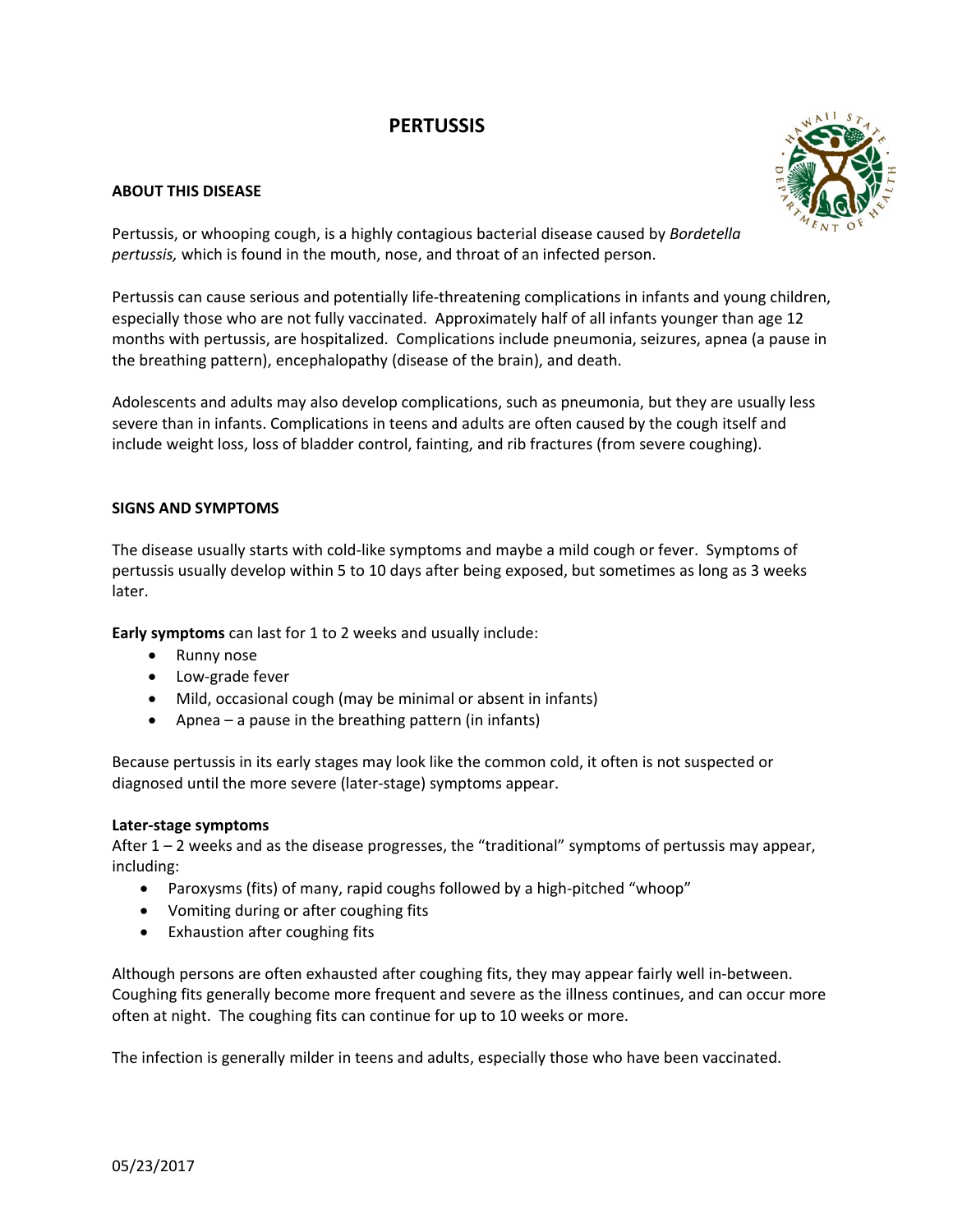## **TRANSMISSION**

Like other respiratory illnesses, pertussis is spread by coughing and sneezing while in close contact with others, who then breathe in the pertussis bacteria.

Persons with pertussis are infectious from the beginning of the early symptoms through the third week after the onset of coughing, or until 5 days after the start of effective antibiotic treatment.

## **DIAGNOSIS**

Pertussis is diagnosed by a combination of symptoms, signs, physical examination, and laboratory tests. People with symptoms of pertussis or who have been exposed to someone with pertussis should contact a healthcare provider immediately.

## **TREATMENT**

Pertussis is generally treated with antibiotics. Early treatment of pertussis is very important. Treatment may make the infection less serious if it is started early, before coughing fits begin, and may help prevent the spread of pertussis to close contacts.

Treatment after three weeks of illness is unlikely to help, even though the person still has symptoms.

Persons who have been in close contact with someone with pertussis (such as household members), especially those at high risk for developing severe disease, should also receive antibiotics after exposure to try to prevent getting or spreading the disease. Close contacts should receive antibiotics regardless of their age and vaccination status.

Pertussis can sometimes be very serious, requiring treatment in the hospital. Infants are at greatest risk for serious complications from pertussis.

#### **IMMUNITY**

Pertussis vaccines are the most effective tool to prevent this disease, however, no vaccine is 100% effective. Pertussis vaccines typically offer good levels of protection within the first 2 years after getting vaccinated, but then protection decreases over time. Vaccinated children and adults can become infected with and spread pertussis; however, disease is typically much less serious in vaccinated people.

Similarly, natural infection with pertussis does not provide lifelong protection. Pertussis can still occur in people who have had the disease previously.

#### **RISK IN HAWAII**

Summary of Reported Cases of Notifiable Diseases: [http://health.hawaii.gov/docd/resources/reports/summary](http://health.hawaii.gov/docd/resources/reports/summary-of-reported-cases-of-notifiable-diseases/)‐of‐reported‐cases‐of‐notifiable‐diseases/